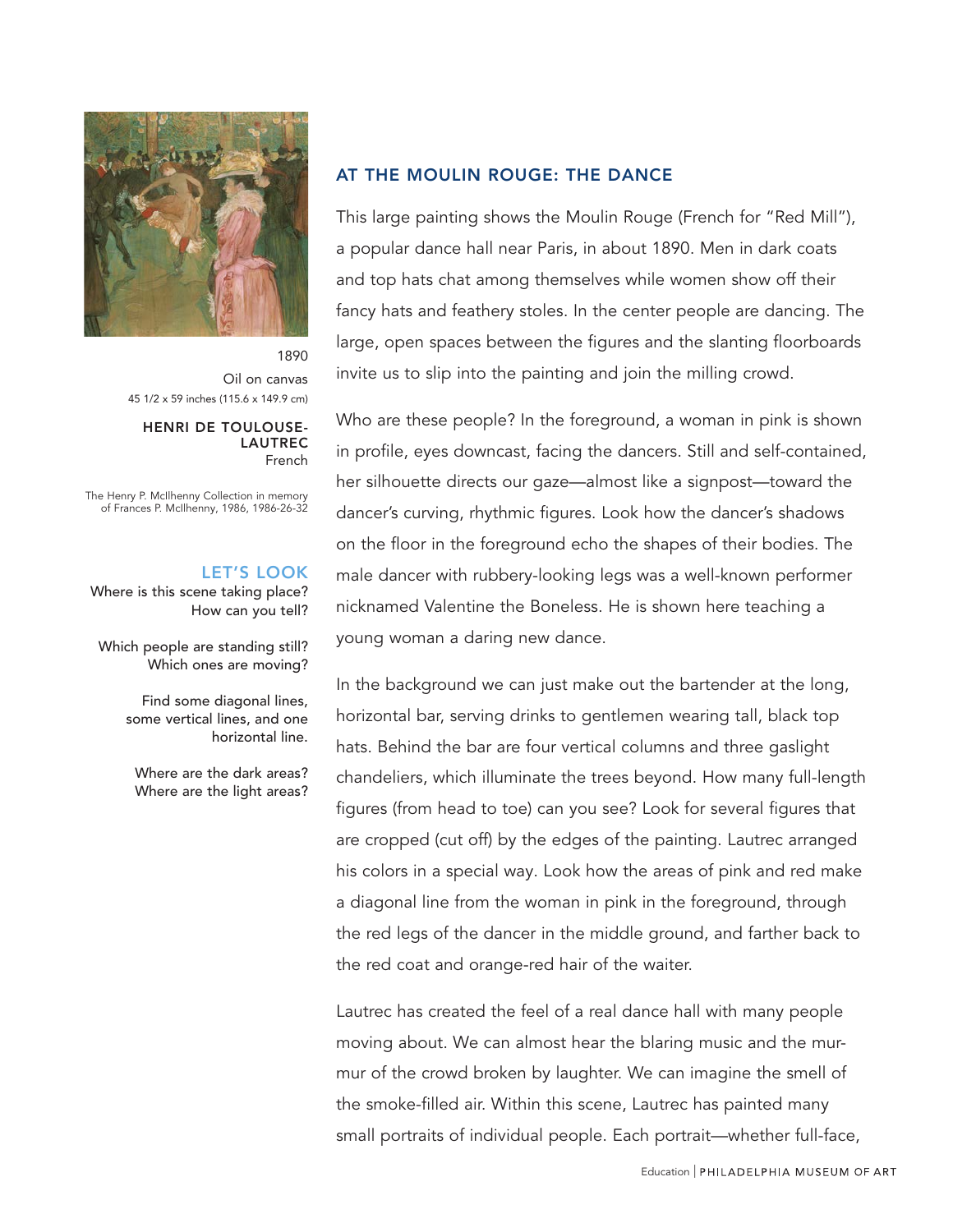profile, or three-quarters view, or even from behind—sensitively describes a particular person. The owner of the Moulin Rouge liked this painting so much that he hung it over the bar.

# ABOUT THIS ARTIST

Henri de Toulouse-Lautrec was born in 1864 to wealthy, aristocratic parents in Albi, an ancient city in southwestern France. When he was ten years old he began to suffer from a rare disease that stunted his growth. His condition was made worse by two falls in which his fragile leg bones were broken. While recuperating, young Henri entertained himself by doing watercolors and drawings of animals and his family.

After high school, Lautrec's mother took him to Paris to study with some of the best-known painters in France. He became skilled at drawing and experimented with the techniques of Impressionism, but ultimately developed his own very personal style. In 1891, he made his first poster of dancers at the Moulin Rouge. The poster included the same male dancer featured in this painting. Lautrec's poster was an enormous success! He had found the world he wanted to capture in his art.

Lautrec lived and worked in Montmartre ("mon-MART"), which was then a country village on a hill near Paris but is now a neighborhood within the city. He adored dance halls and cabarets where workers, artists, and wealthy aristocrats mingled. Lautrec drew and painted this world just as he saw it from the table reserved for him nightly at the Moulin Rouge, saying, "I have tried to draw something real, not ideal." Other entertainments also attracted Lautrec and became subjects for his art: bicycle races, skating rinks, the circus, masked balls, and the theater.

Unfortunately, Lautrec became addicted to alcohol and in 1899 suffered a mental breakdown. He recovered briefly, but then started drinking again and in 1901, at the age of thirty-six, he suffered a stroke and died.

Throughout his brief life, Lautrec was attracted to energy and individuality. He focused intensely on making pictures of dancers and singers, capturing their unique personalities by gently exaggerating their features. Like many Impressionist artists and his friend Vincent van Gogh, Lautrec was influenced by Japanese woodblock prints—their simplified shapes, decorative lines, and use of cropping. His influence on advertising and book illustration remains strong today.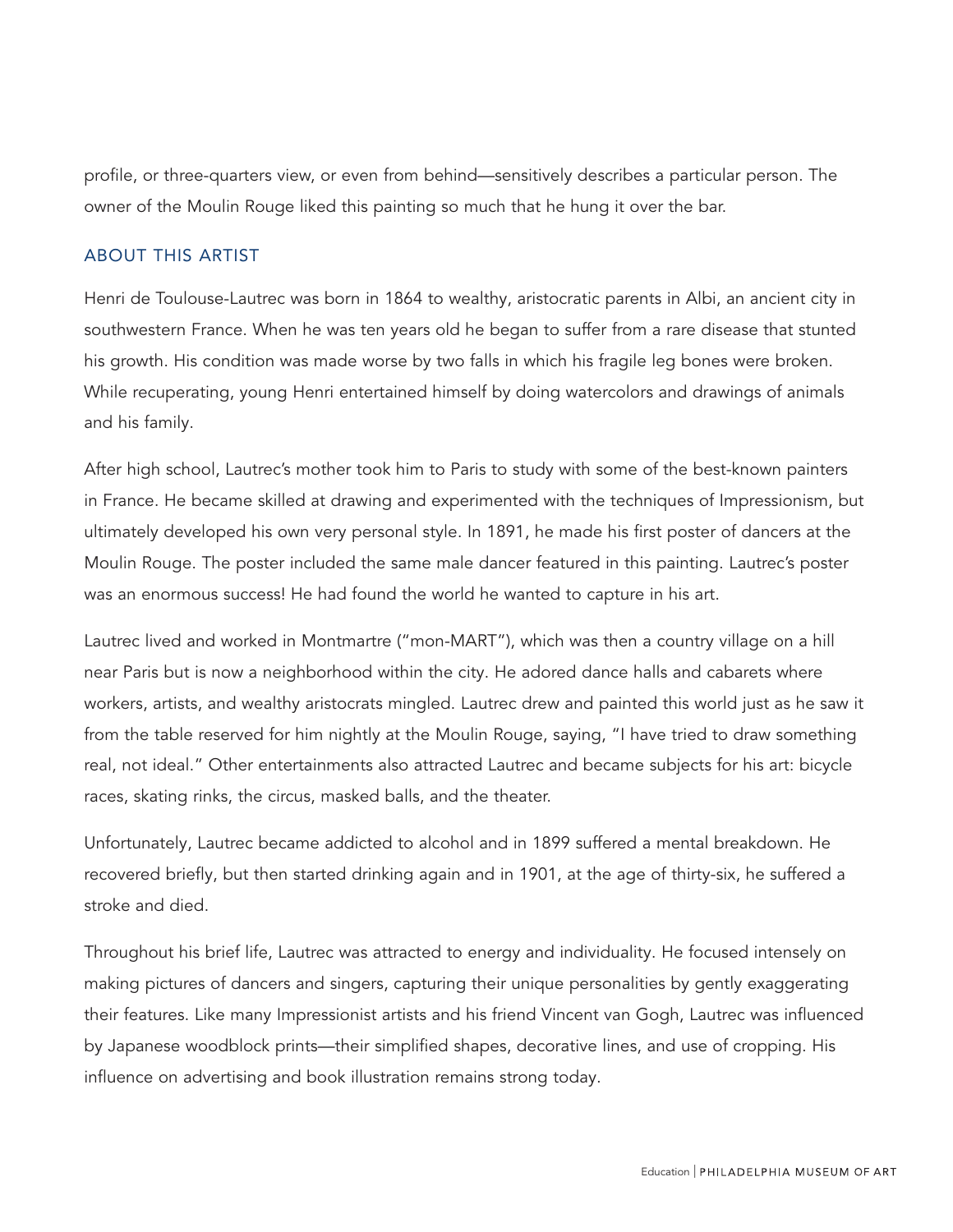## THE MOULIN ROUGE

The Moulin Rouge was a glitzy nightclub that opened in 1889. There was a dance hall and an art gallery inside, and outdoors a garden with slideshows, a giant papier-mâché elephant, a shooting gallery, a fortune teller, and a troupe of tame monkeys! A huge circus painting by Lautrec hung in the entrance hall. Outside, red lights decorated a windmill, creating the effect of flames when the arms turned. The carnival atmosphere of the Moulin Rouge attracted people from all walks of life, making it one of the most fashionable places to go in all of Paris.

#### LET'S LOOK AGAIN

There are some unusual characters in this crowd. Find the one whose face looks like a skull and another who has his nose in the air.

Look closely at the three largest figures of women. What do their body language and clothing tell us about their personalities? Walk in groups of three, each student assuming the role of one of the women. Use your imagination and clues found in the painting to invent a name and personality for your character. Take turns telling each other who you are.

How many profiles of faces can you find in this painting? Try drawing the profile of one of your friends. Make sure the ear lines up with the eyes, as in Lautrec's profile of the woman in the pink dress.

## WRITING ACTIVITIES

Lautrec loved the Moulin Rouge. Write a paragraph describing one of your favorite places.

Imagine that you are in this painting—in a crowded, bustling dance hall near Paris a hundred years ago. Explore the background, middle ground, and foreground. Write a paragraph describing what you see, hear, smell, and feel.

Find the bald bartender in the back of the dance hall. Bartenders hear all sorts of stories told by their customers. Pick one of the people in the painting and write their story, as told to the bartender.

#### HANDS-ON ACTIVITY

When he first started painting, Lautrec experimented with various ways of signing his name on his